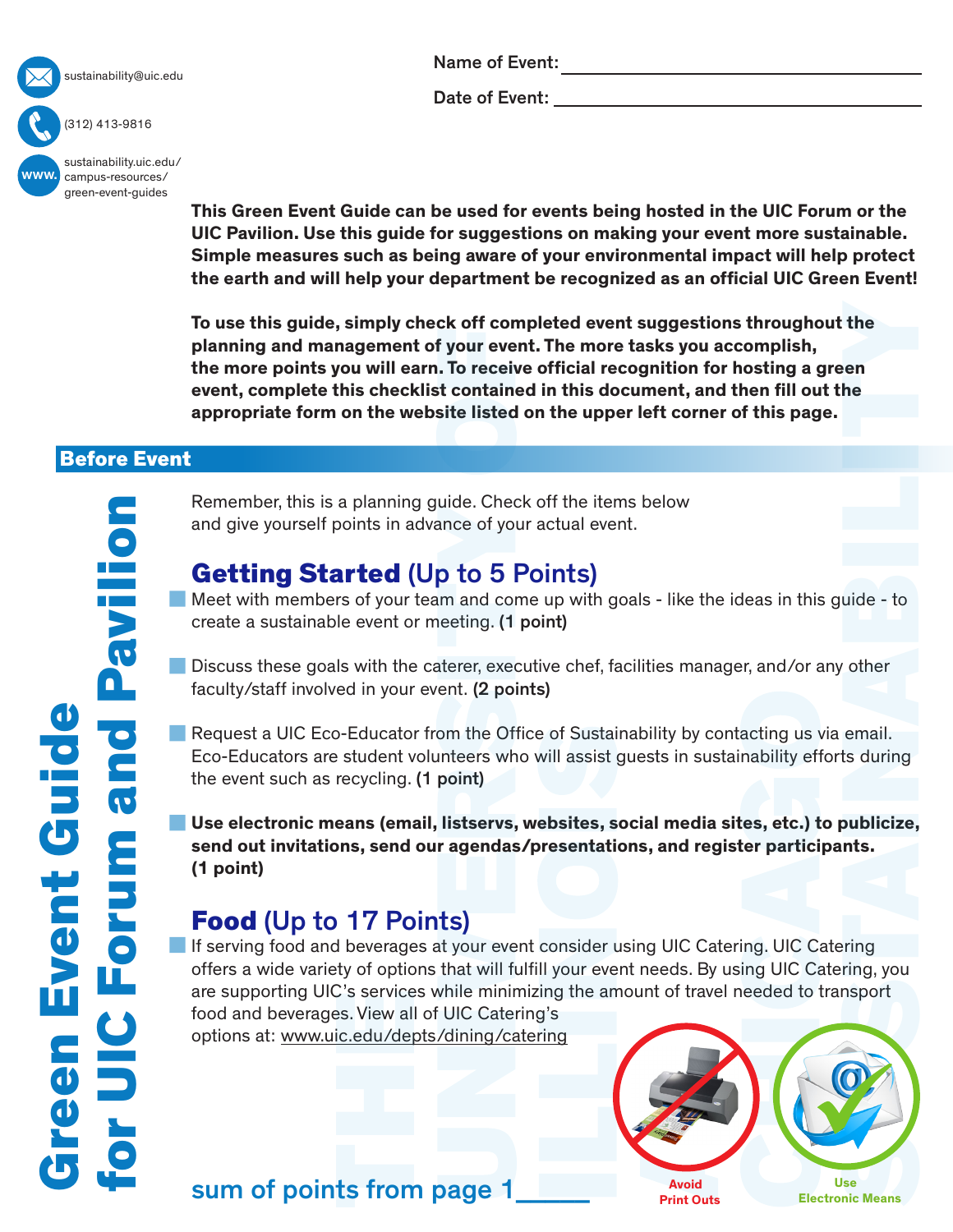If you will not be serving any food or beverages, skip this section and give yourself 17 points.

Complete the UIC Catering Green Guide to see a simple list of all sustainable food options UIC catering offers. The guide can be accessed at [sustainability.uic.edu/campus-resources/green-event-guides.](sustainability.uic.edu/campus-resources/green-event-guides) (6 points)

- Attempt to closely estimate food amounts through a careful head count OR request food preference before the event to minimize waste. (2 point)
- Have vegetarian, organic, local, non-genetically modified foods, and/or Fair Trade food options. (2 points)
- Use large platters or buffets. (1 point)

## Beverage

If providing beverages such as coffee or tea, use Fair Trade or organic/shade grown. (4 points) Companies that we love (but not limited to) include: Starbucks Coffee Company [\(provided by UIC Catering\) \(Seattle, WA\)](http://www.starbucks.com/?cm_mmc=Google-_-BR+-+Brand+-+Starbucks-_-Starbucks+Brand-_-starbucks+coffee+company&channel=search&utm_campaign=BR+-+Brand+-+Starbucks&utm_group=Starbucks+Brand&keyword=starbucks+coffee+company&matchtype=Phrase&gclid=CN_Tt7Ds7sMCFQ-saQodE6QALw) [Metropolis Coffee Company roasting](https://www.metropoliscoffee.com)  in Rogers Park (Chicago, IL) [Intelligentsia Coffee roasting in United Center Park \(Chicago, IL\)](http://www.intelligentsiacoffee.com) 





**Avoid Driving Communist Communist Communist Communist Communist Communist Communist Communist Communist Communist Communist Communist Communist Communist Communist Communist Communist Communist Communist Communist Communi** 

**Public Transportation**

Use reusable pitchers. (1 point)

**Avoid having plastic water bottles at the event and let participants know to bring their own reusable water bottles and/or provide reusable bottles and cups. (1 point)**

## Conserving Resources (Up to 4 Points)

If print outs are unavoidable, use UIC Office of Publications or another eco-friendly printing company and use double sided printing. (2 points)

If you will not be passing out print outs, skip this section and give yourself 4 points. Printing companies we love (but not limited to) include:

 [UIC Office of Publications](http://www.uic.edu/depts/publications/) [Digital Hub in Goose Island \(Chicago, IL\)](http://digitalhubchicago.com)

[Consolidated Printing in Norwood Park \(Chicago, IL\)](http://www.consolidatedprinting.net/Pages/About+Us)

# sum of points from page 2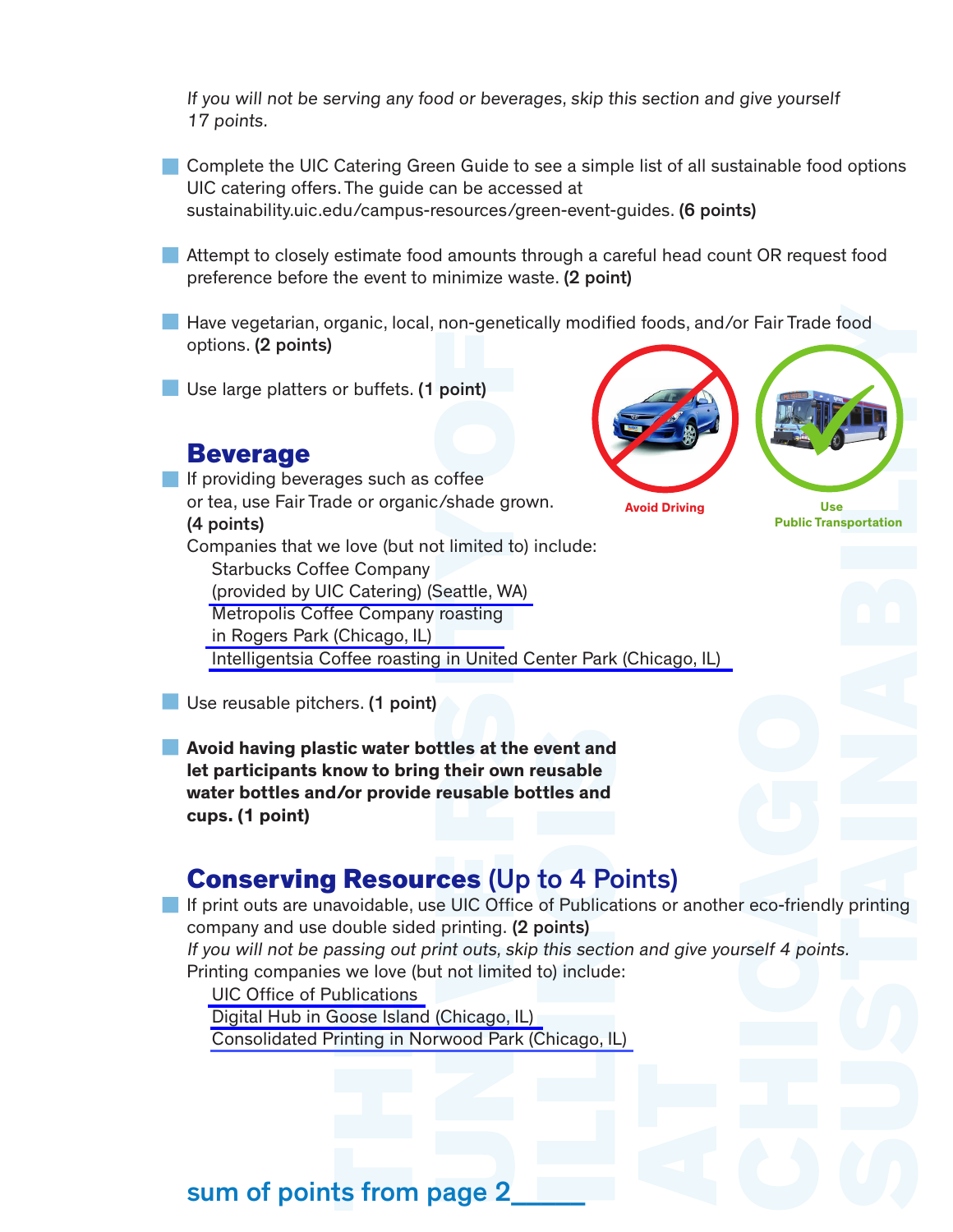Create mobile friendly PDF versions of your agenda and/or program. For example, instead of printing out programs, create a code for people to scan to review documents from a mobile device or tablet. (1 point)

If you do not have a program or agenda, skip this section and give yourself 1 point. Create your own QR Code:<www.qrstuff.com>

#### **Public Transportation is better for the environment because it saves energy, reduces the number of cars on the streets and is affordable.**

Encourage bicycling to the event by providing an incentive for guests that bike to the Forum. For example, enter them in a raffle if they show their bicycle helmet. (1 point)

#### **UIC Forum**

- 1. CTA bus route 8, Halsted
- 2. CTA bus route 12, Roosevelt
- 3. CTA bus route 157, Streeterville/Taylor
- 4. CTA bus route 18, 16th/18th
- 5. CTA "L" Blue Line, UIC Halsted stop
- 6. Divvy Station at Halsted St & Rochford St

#### **UIC Pavilion**

- 1. CTA bus route 7, Harrison
- 2. CTA bus route 60, Blue Island/ 26th OWL
- 3. CTA bus route 126, Jackson
- 4. CTA "L" Blue Line, Racine stop
- 5. Divvy Station at Racine Ave & Congress Pkwy

## Recycling & Waste Minimization (Up to 13 Points)

**Eliminate excess food packaging, have food in bulk. (1 point)** If you will not be serving any food or beverages, skip this section and give yourself 1 point.

Serve Bite-sized foods that do not require utensils. (1 point) If you will not be serving any food or beverages, skip this section and give yourself 1 point. Use small plates, table cloths, cloth napkins, compostable utensils, napkins, plates, reusable cups, etc. (1 point) If you will not be serving any food or beverages, skip this section and give yourself 1 point.

**Hire a composting company for the event. (4 points)** If you will not be serving any food or beverages, skip this section and give yourself 4 points.

**Place Eco-Educators/volunteers next to trash bins and recycling bins to help participants** dispose of their waste correctly. (2 points)



sum of points from page 3